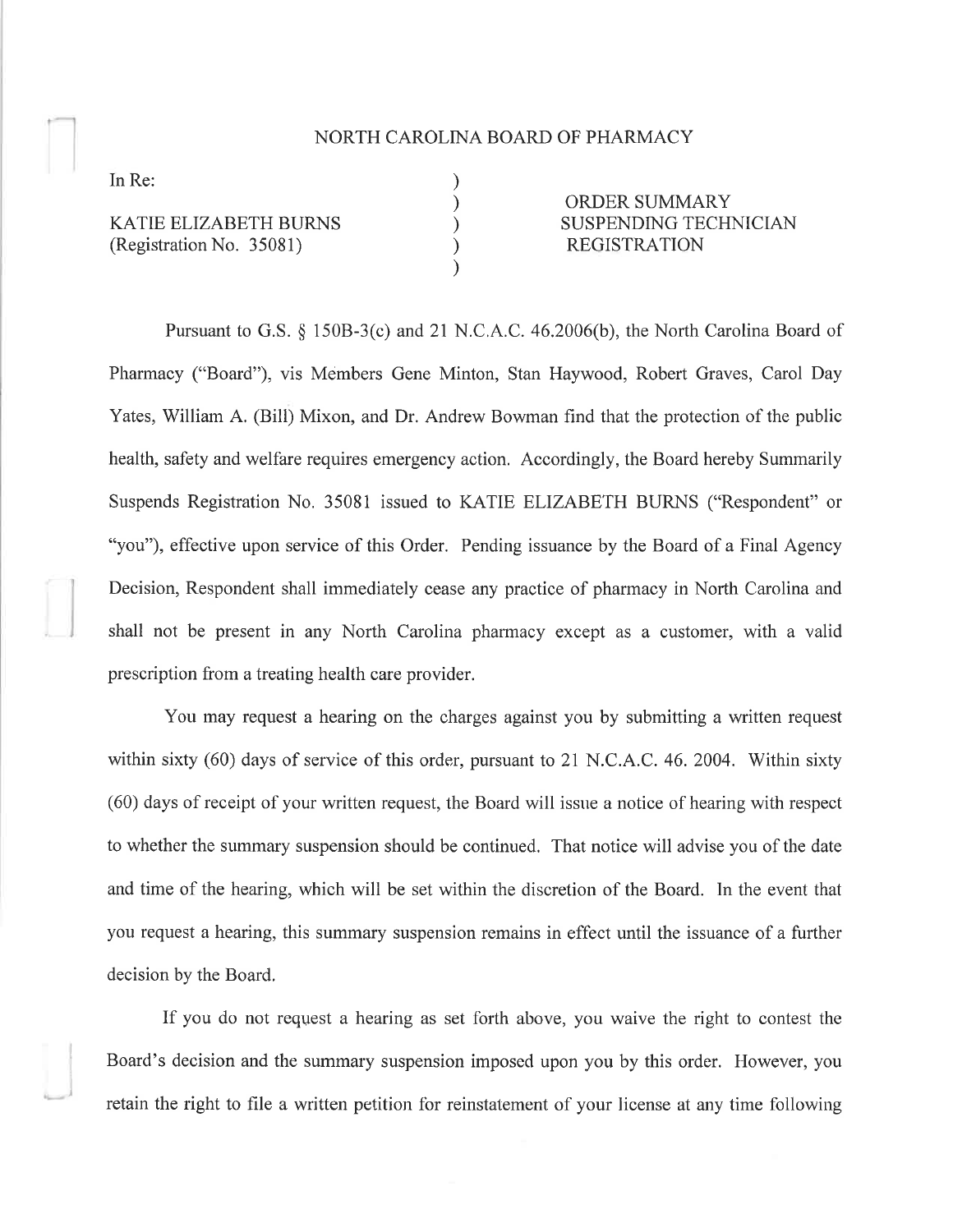this order. The Board will set a hearing at a time and place within its discretion and will rule on the petition for reinstatement, in its discretion, under its duty to consider the public health, safety and welfare.

By Order of the Board, this  $\sqrt{5^{h}}$  day of  $\sqrt{N}N\sqrt{N}$ , 2016.

 $\bigcap$ 

å

NORTH CAROLINA BOARD OF PHARMACY

Jack W. Campbell

Executive Director